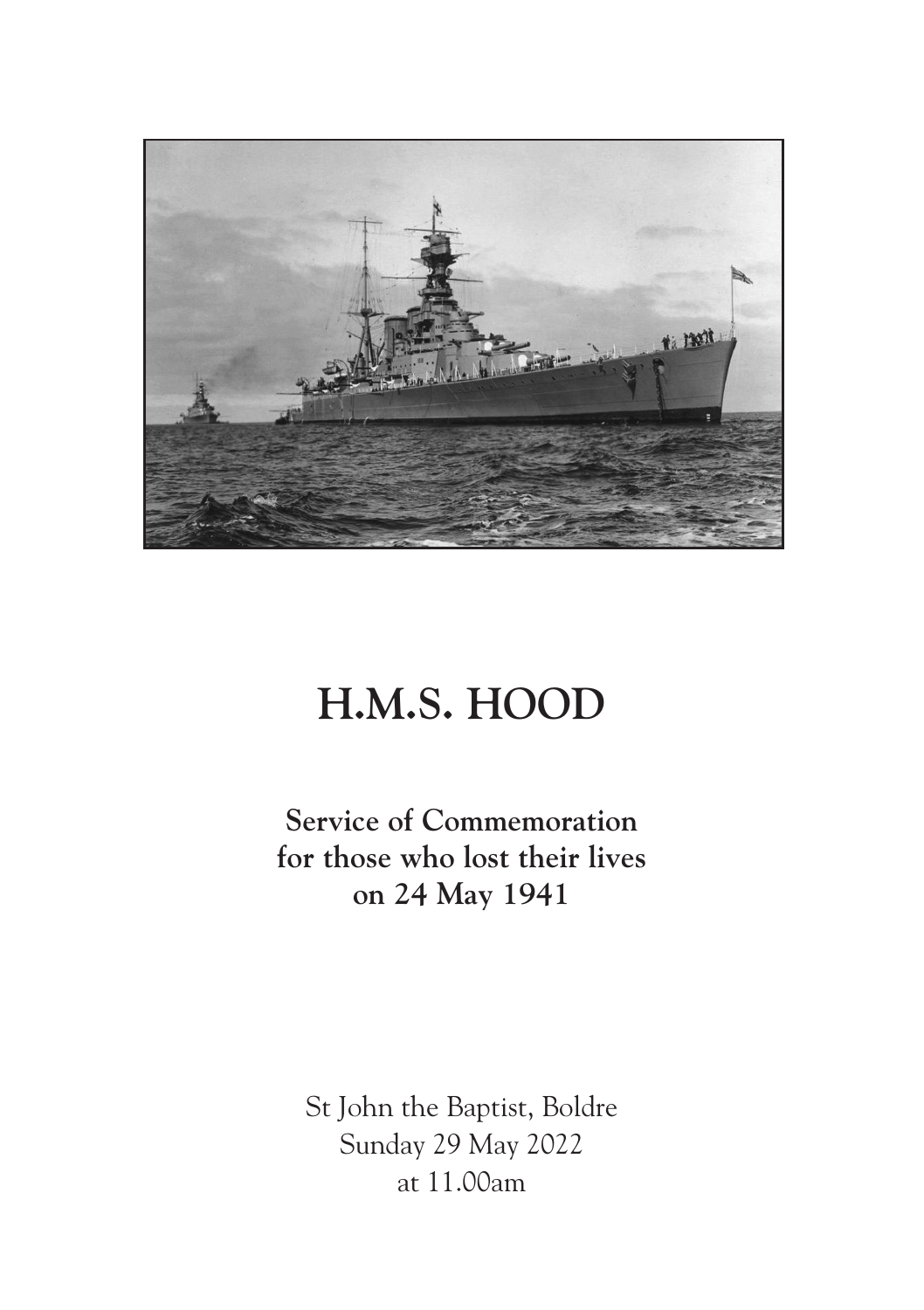# **H.M.S. HOOD**

#### **Lost in action with the Bismarck 24 May 1941**

Extract taken from the Despatch of Admiral Sir John Tovey, KCB DSO Commander Home Fleet.

"HOOD and PRINCE of WALES sighted the enemy at 05.35 hrs., and came into action at 05.53 hrs., steering to close the range as fast as possible. All three ships opened fire practically simultaneously at a range of about 25,000 yards. The shooting of both HOOD and the BISMARCK was excellent from the start and both scored hits almost at once. The BISMARCK's second or third salvo started a fire in the vicinity of the port after 4" mounting. This fire spread rapidly and at 06.00 hrs., just after the ships had turned to open A arcs, HOOD was straddled again. There was a huge explosion between the after funnel and the main mast, and the ship sank in 3 or 4 minutes. She had fired only 5 or 6 salvoes. The loss, by one unlucky hit, of this famous ship with Vice-Admiral Holland, C.B., Capt. Ralph Kerr, C.B.E., and her fine crew was a very grievous blow".

There were only 3 survivors of the entire ship's company of 1,418.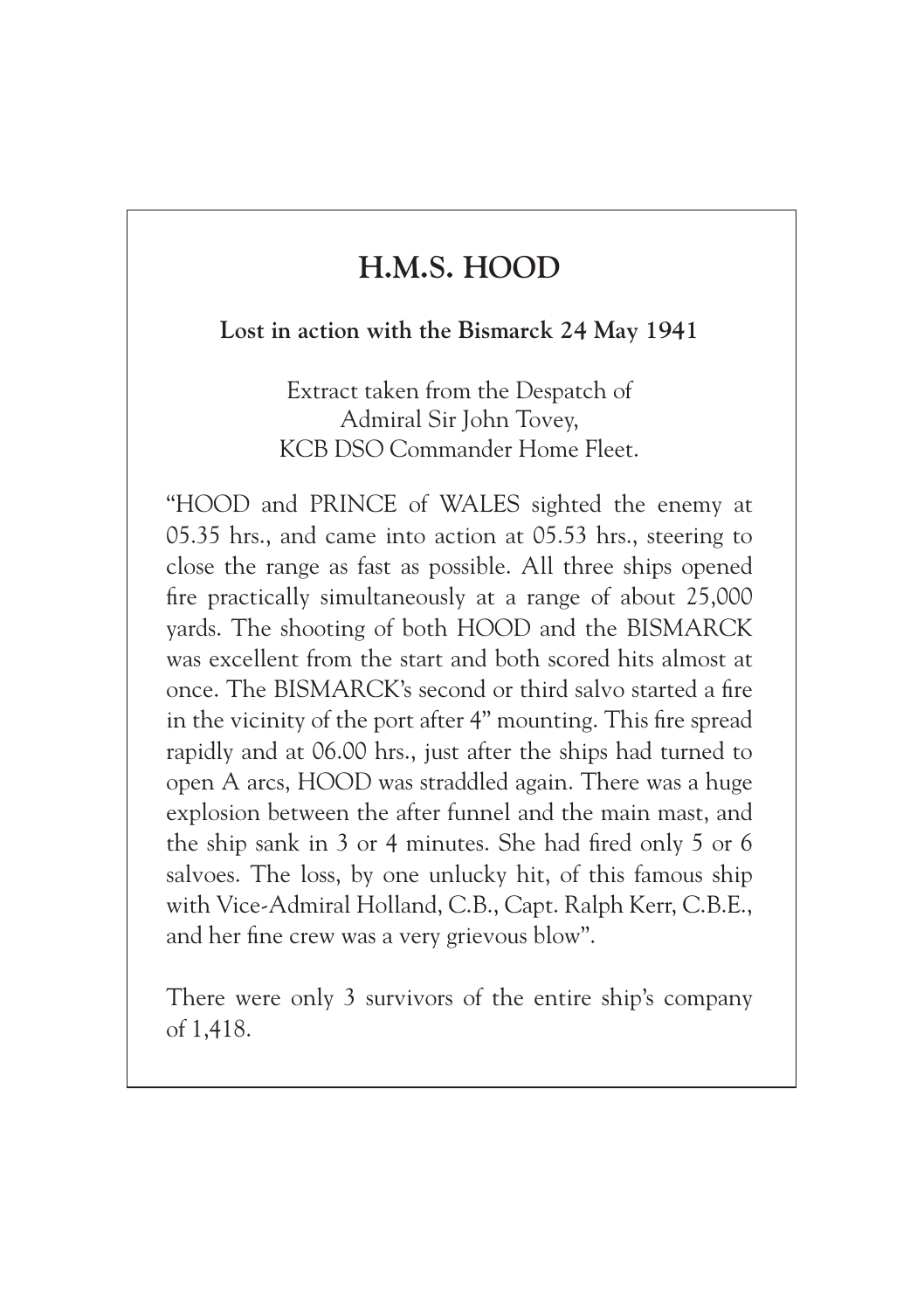# **ORDER OF SERVICE**

Organ Pièce Héroïque – *César Franck*

#### **CHOIR AND CLERGY ENTER**

#### **OPENING HYMN**

During which the Book of Remembrance and the Standards are brought to the Sanctuary.

> O God, our help in ages past, our hope for years to come, our shelter from the stormy blast, and our eternal home.

Under the shadow of thy throne thy saints have dwelt secure; sufficient is thine arm alone, and our defence is sure.

Before the hills in order stood, or earth received her frame, from everlasting thou art God, to endless years the same.

A thousand ages in thy sight are like an evening gone, short as the watch that ends the night before the rising sun.

Time, like an ever-rolling stream, bears all its sons way, they fly forgotten, as a dream dies at the opening day.

O God, our help in ages past, our hope for years to come, be thou our guard while troubles last, and our eternal home.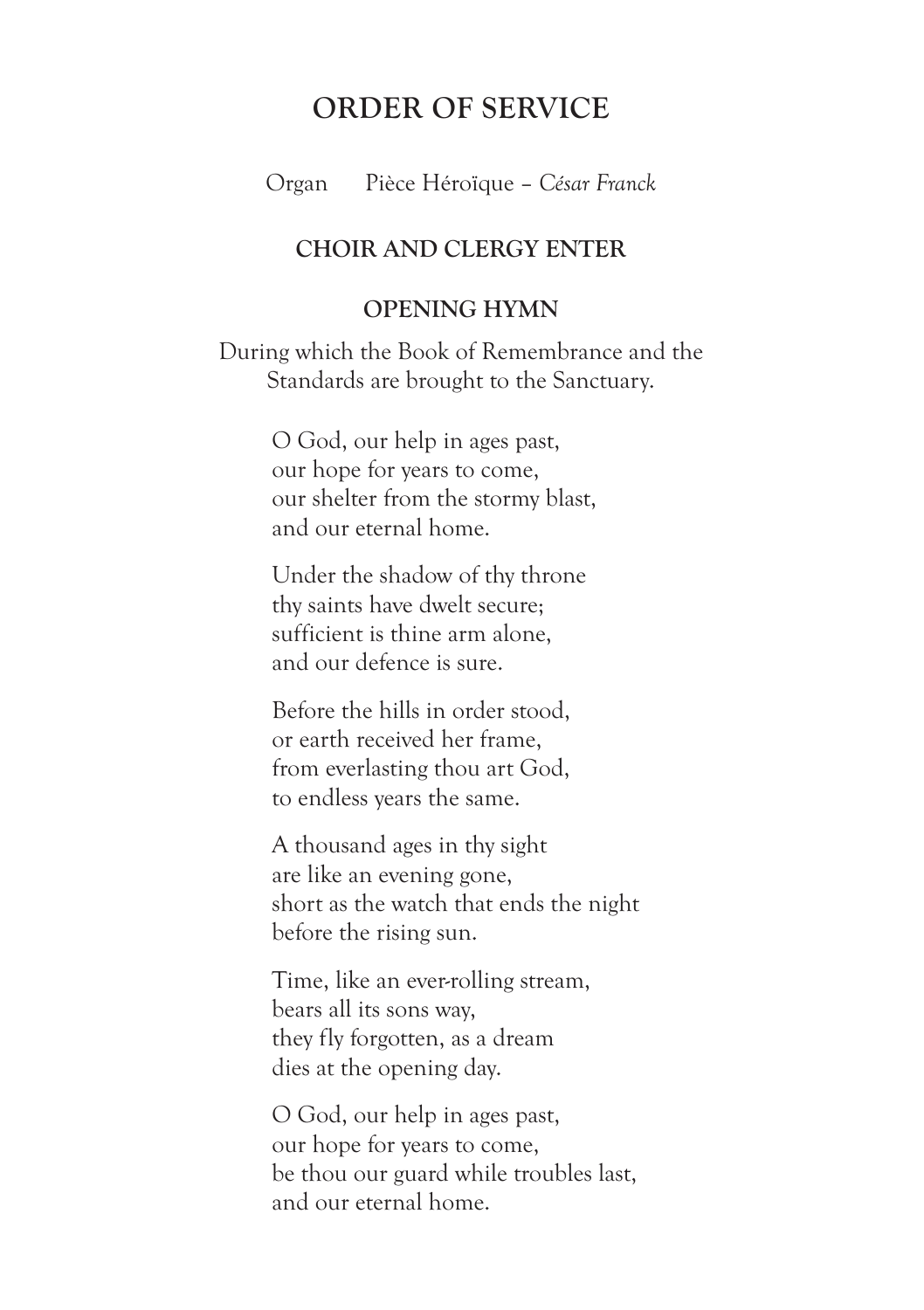#### **WELCOME**

*Reverend Canon Andrew Neaum*

## **OPENING SENTENCE AND BIDDING PRAYER for all Seafarers**

#### **CONFESSION**

**Almighty and most merciful Father, we have erred and strayed from thy ways like lost sheep. We have followed too much the devices and desires of our own hearts. We have offended against thy holy laws. We have left undone those things which we ought to have done. And we have done those things which we ought not to have done and there is no health in us. But thou, O Lord, have mercy upon us, miserable offenders. Spare thou them, O God, which confess their faults. Restore thou them that are penitent; according to thy promises declared unto mankind in Christ Jesu our Lord: And grant, O most merciful Father, for his sake, that we may hereafter live a godly, righteous and sober life, to the glory of thy holy Name. Amen.** 

Minister:

Grant, we beseech thee, merciful Lord, to thy faithful people pardon and peace, that they may be cleansed from all their sins, and serve thee with a quiet mind: through Jesus Christ our Lord. **Amen**.

#### **PSALM 46**

God is our strength and refuge, our present help in trouble, and we therefore will not fear, though the earth should change! Though mountains shake and tremble, though swirling floods are raging, God the Lord of hosts is with us evermore!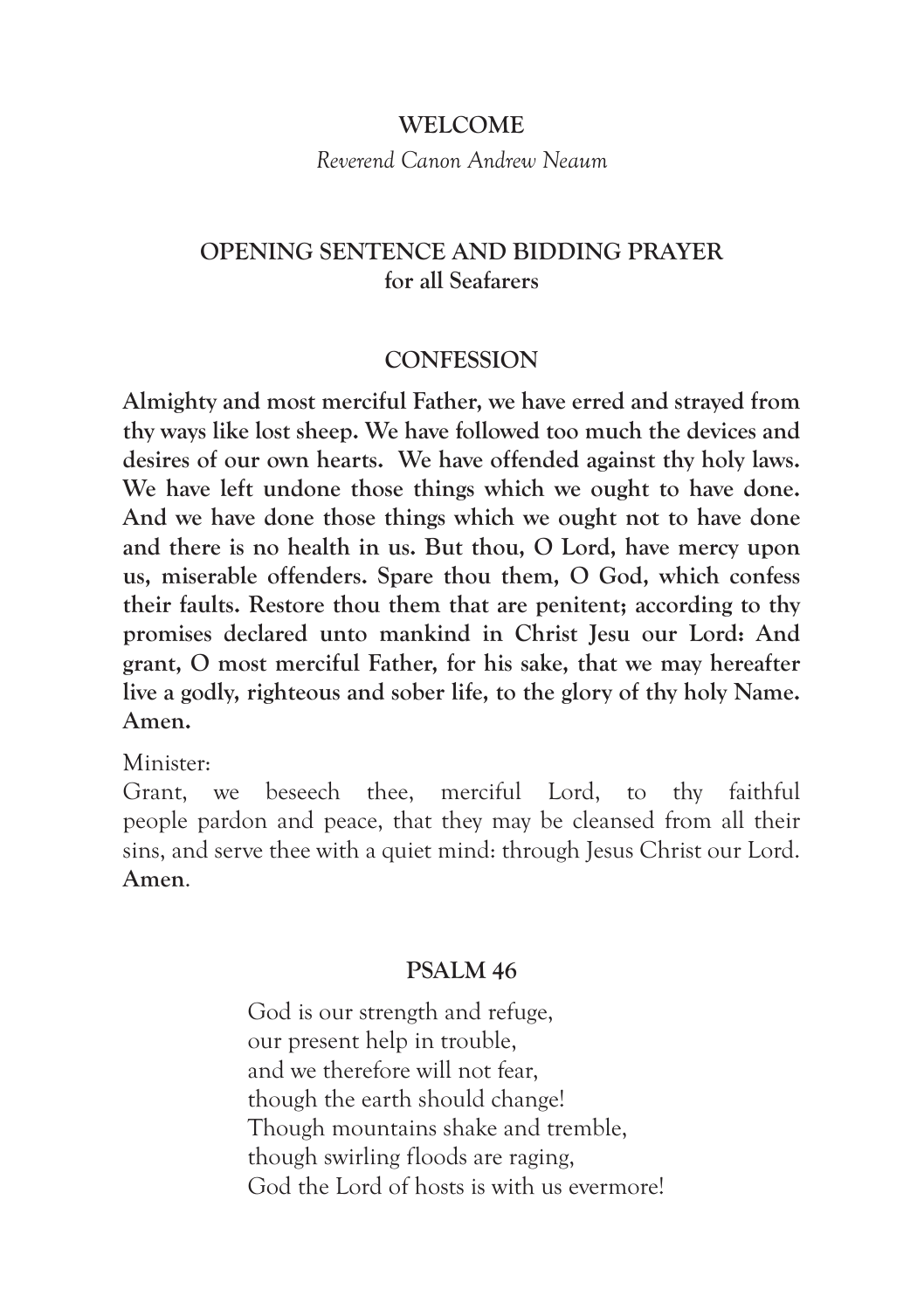There is a flowing river within God's holy city; God is in the midst of hershe shall not be moved! God's help is swiftly given, thrones vanish at his presence-God the Lord of hosts is with us evermore!

Come, see the works of our maker, learn of his deeds all-powerful: wars will cease across the world when he shatters the spear! Be still and know your creator, uplift him in the nations-God the Lord of hosts is with us evermore!

## **1st LESSON**

Psalm 107: verses 23-32 *Piers Cross*

#### **ANTHEM**

Crossing The Bar – *C.H.H. Parry*  Choir

Sunset and evening star, And one clear call for me! And may there be no moaning of the bar, When I put out to sea, But such a tide as moving seems asleep, Too full for sound and foam, When that which drew from out the boundless deep Turns again home.

Twilight and evening bell, And after that the dark! And may there be no sadness of farewell, When I embark; For tho' from out our bourne of Time and Place The flood may bear me far, I hope to see my Pilot face to face When I have crost the bar.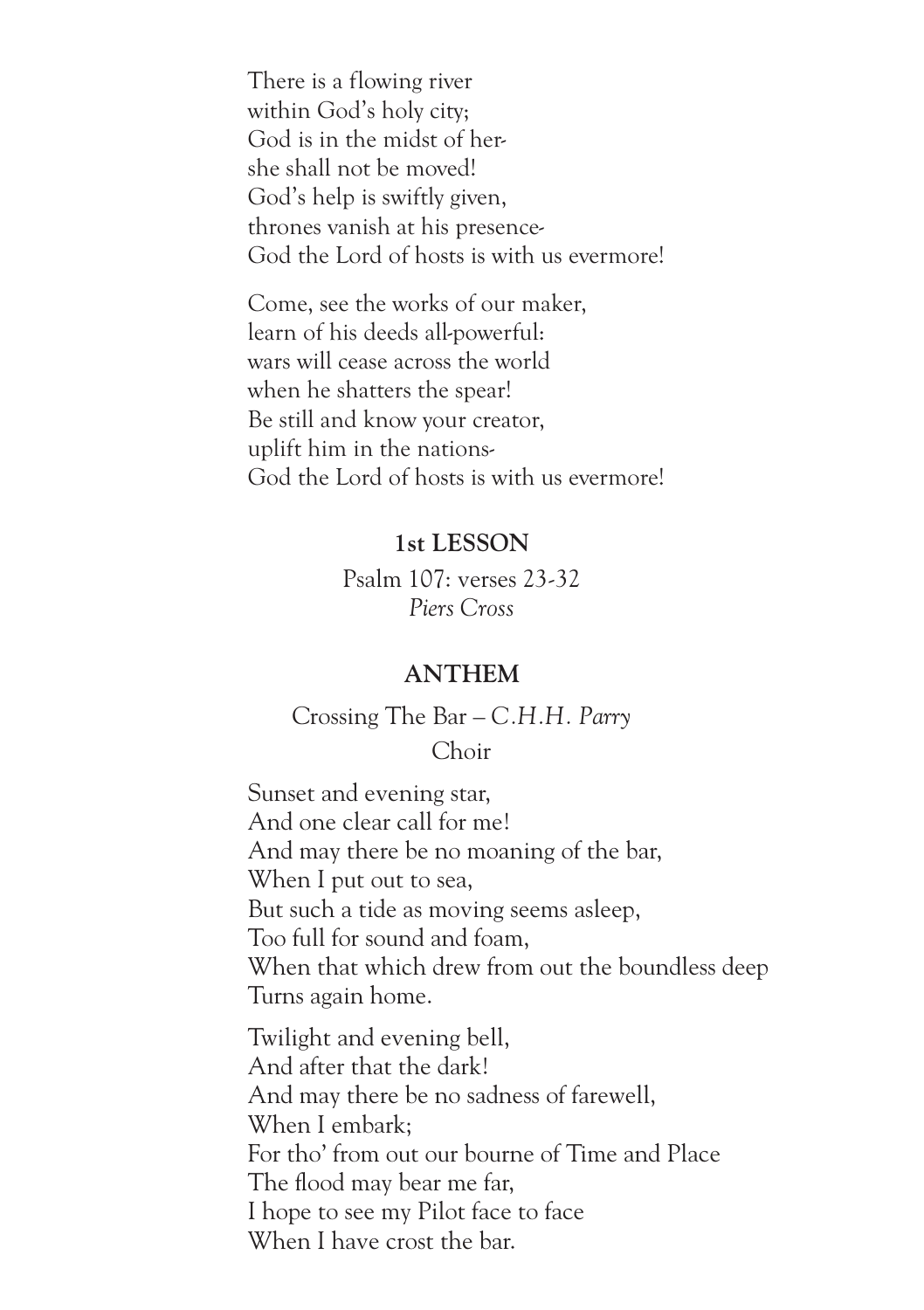#### **2nd LESSON**

Matthew 5: verses 1-12 *Captain Catherine Jordan RN*

#### **HYMN**

Dear Lord and Father of Mankind, Forgive our foolish ways! Re-clothe us in our rightful mind, In purer lives thy service find, In deeper reverence praise.

In simple trust like theirs who heard Beside the Syrian sea The gracious calling of the Lord, Let us, like them, without a word Rise up and follow thee.

O Sabbath rest by Galilee! O calm of hills above, Where Jesus knelt to share with thee The silence of eternity, Interpreted by love!

Drop thy still dews of quietness, Till all our strivings cease; Take from our souls the strain and stress, And let our ordered lives confess The beauty of thy peace.

Breathe through the heats of our desire Thy coolness and thy balm; Let sense be dumb, let flesh retire; Speak through the earthquake, wind, and fire, O still small voice of calm!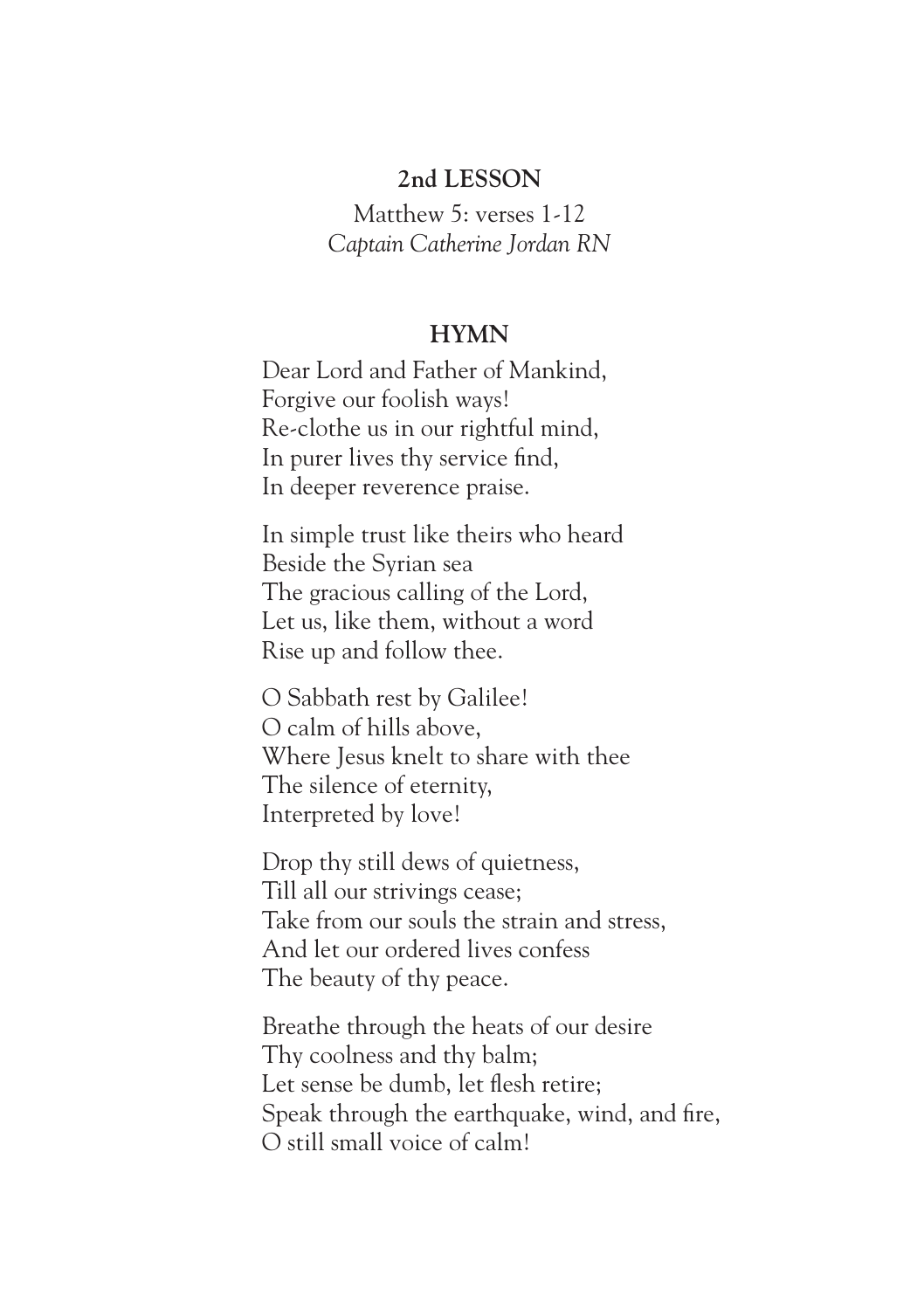#### **SERMON**

#### *The Venerable Andrew Hillier RN*

## **OFFERTORY HYMN**

During which a collection will be taken.

Eternal Father, strong to save, Whose arm doth bind the restless wave, Who biddst the mighty ocean deep its own appointed limits keep. O hear us when we cry to thee for those in peril on the sea.

O Saviour, whose Almighty word, the winds and waves submissive heard, who walkedst on the foaming deep, and calm amid its rage didst sleep: O hear us when we cry to thee for those in peril on the sea.

O sacred Spirit, who didst brood upon the waters dark and rude, Who bid their angry tumult cease, and give for wild confusion, peace O hear us when we cry to thee for those in peril on the sea.

O Trinity of love and power, our brethren shield in danger's hour: from rock and tempest, fire and foe, protect them whereso'er they go: and ever let there rise to thee glad hymns of praise from land and sea.

Please remain standing and face the HMS Hood corner.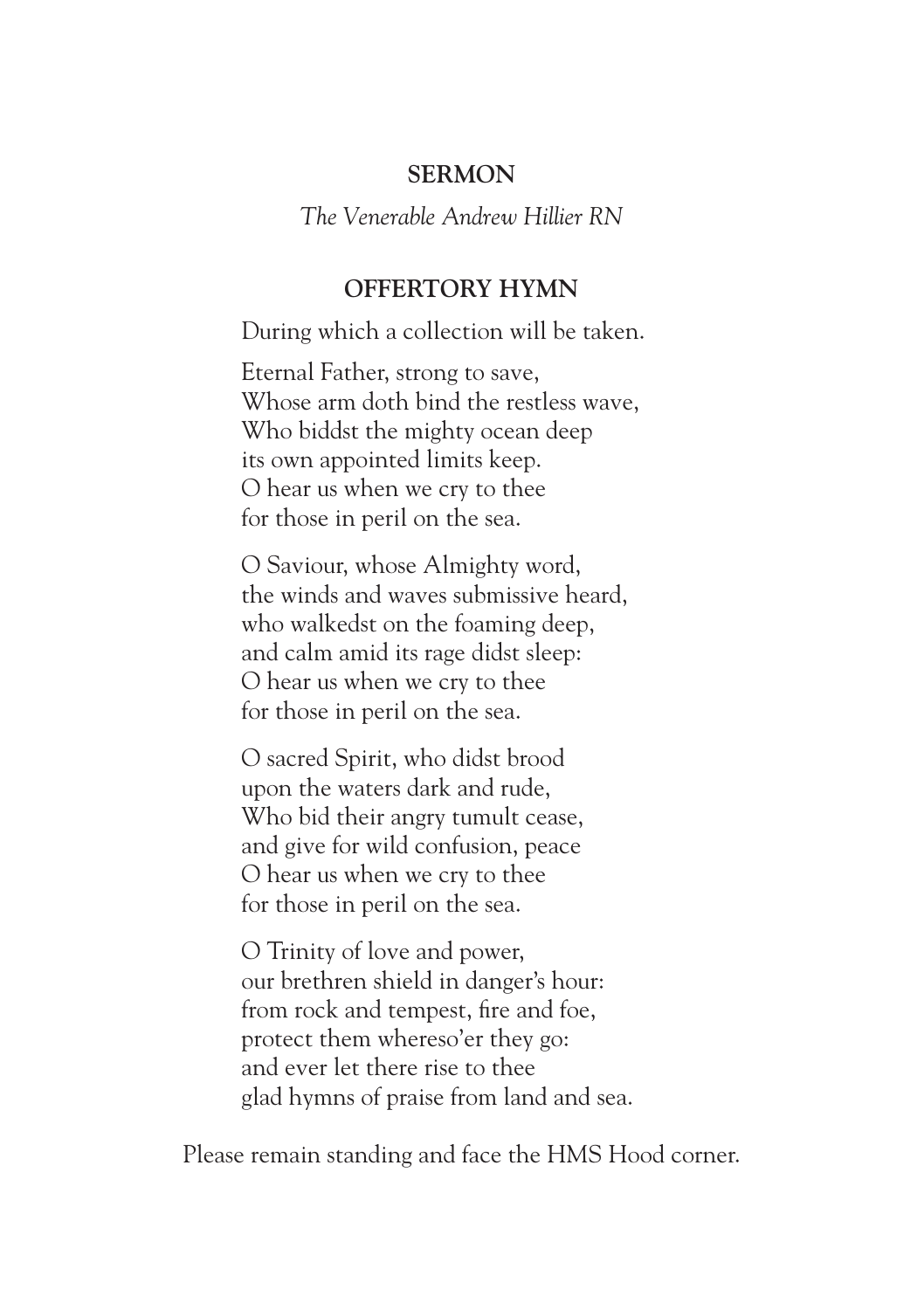# **THE ACT OF REMEMBRANCE**

*Rear Admiral Philip Wilcocks CB DSC DL*

A Commemoration of Vice Admiral Lancelot Holland C.B. and of the 1,415 officers and men who lost their lives in HMS HOOD in action with the enemy in the North Atlantic on 24 May 1941

We are met together to commemorate and to commend to the love of God all those who died in His Majesty's Ship HOOD: to give thanks for their lives and their example, to pray that we may be worthy of their sacrifice, and that there may never be wanting in this realm a like succession of people of spirit, humble and unafraid.

Let us remember before God, and commend to his sure safekeeping, those who have died for their country in war; especially we remember those who served in HMS Hood and gave their lives in the service of their country. We remember with thanksgiving all who laid down their lives in the two World Wars, and those who have served in more recent and current conflicts. We pray for all whom we knew, or whose memory we treasure, and all who have died in the cause of peace and the service of mankind. **Amen**

They shall grow not old as we that are left grow old; age shall not weary them, nor the years condemn. At the going down of the sun and in the morning we will remember them.

**All: We will remember them.**

# **THE LAST POST**

# **SILENCE**

# **THE REVEILLE**

# **LAYING OF THE WREATH**

*Russell Hay and Titch Blachford*

When you go home Tell them of us and say For your tomorrow We gave our today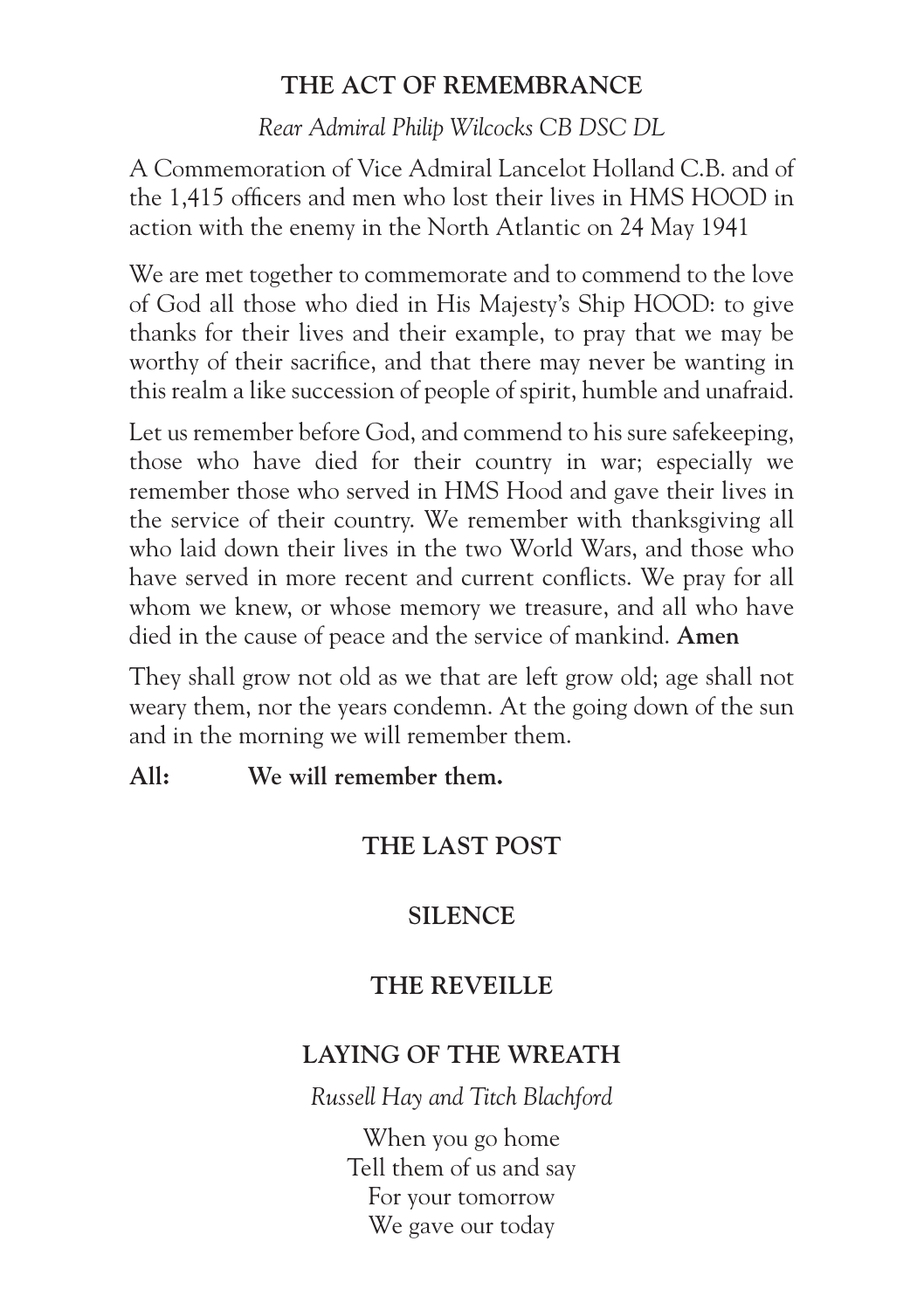# Please kneel or sit.

# **NAVAL PRAYER**

# *Commander Mark Hamilton RN*

Eternal Lord God, who alone spreadest out the heavens and rulest the raging of the sea; who hast compassed the waters with bounds until day and night come to an end; Be pleased to receive into thy Almighty and most gracious protection the persons of us thy servants, and the Fleet in which we serve. Preserve us from the dangers of the sea and air, and from the violence of the enemy, that we may be a safeguard unto our most gracious Sovereign Lady Queen Elizabeth, and her Dominions, and a security for such as pass on the sea upon their lawful occasions: that the inhabitants of our island and Commonwealth may in peace and quietness serve Thee our God: and that we may return in safety to enjoy the blessings of the land, with the fruits of our labours and with a thankful remembrance of thy mercies to praise and glorify thy holy Name, through Jesus Christ our Lord. **Amen**.

Lord of all power and might, Who art the author and giver of all good things, mercifully grant us grace valiantly to fight in Thy cause. Give us the sure conviction that Thou art ever by our side. Grant us in battle unflinching courage and unconquerable spirit, so that no hurt nor obstacle may ever deter us from our duty. And in victory O Lord, grant us to be worthy of Thine everlasting love and to continue Thy faithful soldiers and servants until our life's end. And this we beg for Jesus Christ, His sake. **Amen**.

# *Reverend Canon Andrew Neaum*

I am the resurrection and the life, saith the Lord: He that believeth in me, though he were dead, yet shall he live: and whosoever liveth and believeth in me shall never die.

O God our Father, the Creator and Giver of life now and in the world to come; we praise and thank you for your servants who counted their lives not dear to themselves, but laid them down for their friends. We beseech you to remember for good their loyal service and their faithfulness to death, and to fulfil in them the loving purpose of your perfect will; through Jesus Christ our Lord. **Amen.**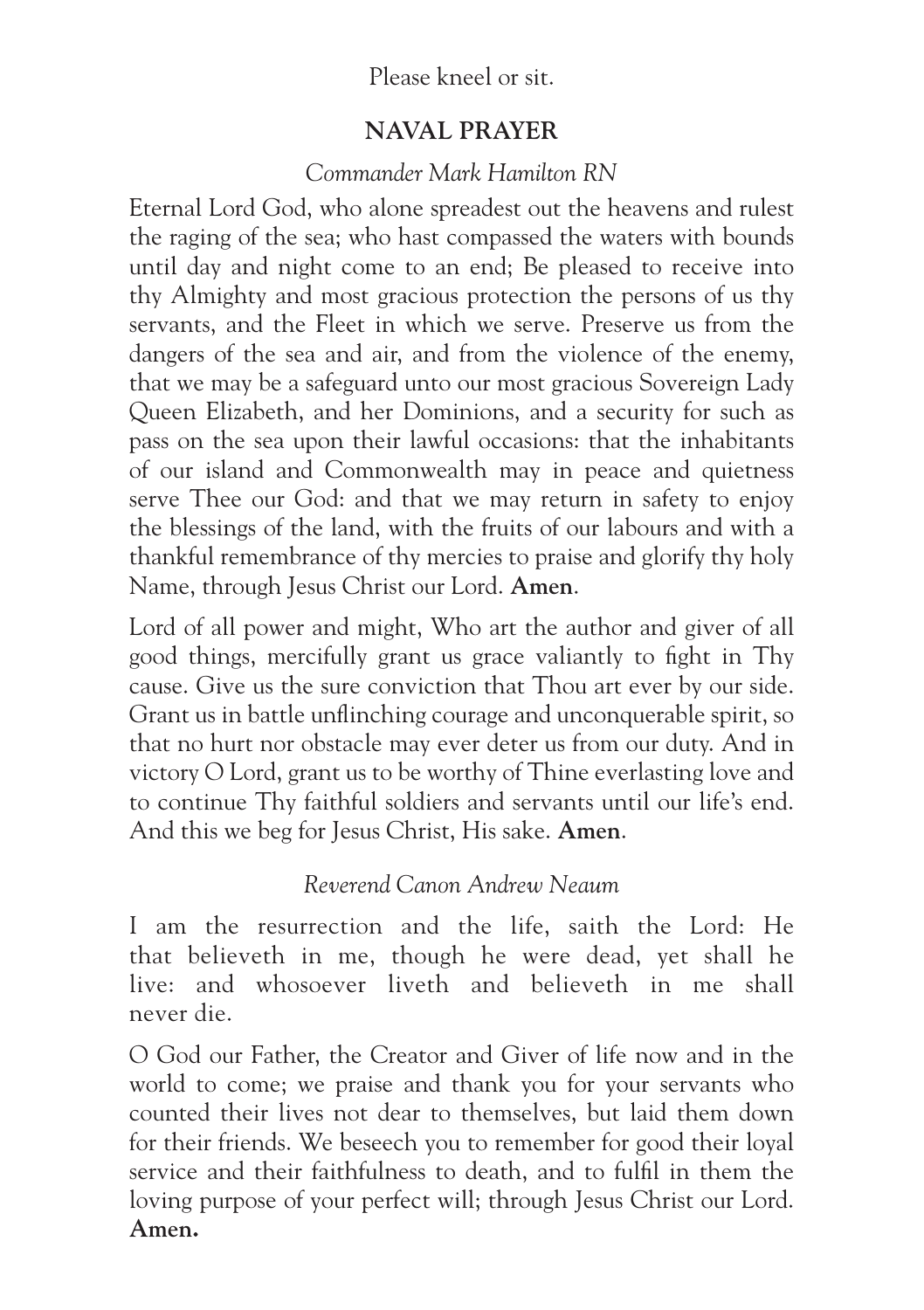Lord we ask that you give us strength that we may live more bravely and faithfully for the sake of those who are no longer with us on earth, and grant us so to serve you that we may find fellowship for ever with them in heaven; through Jesus Christ our Lord. **Amen.**

O God our Father, we pray for all who serve our country within the armed forces. Grant that meeting danger with courage, and all occasions with discipline and loyalty, they may truly serve the cause of justice and peace, to the honour of your name. **Amen.**

Almighty God, direct the hearts and minds of those who bear in their hands the government of the people of our nation. Make them to uphold honour and justice, to restrain evil and oppression, and to seek the true prosperity of our nation and the welfare of mankind. Through Jesus Christ our Lord. **Amen.**

# **THE LORD'S PRAYER**

**Our Father, who art in heaven, hallowed be thy name; thy kingdom come; thy will be done, on earth as it is in heaven. Give us this day our daily bread and forgive us our trespasses as we forgive those who trespass against us, and lead us not into temptation; but deliver us from evil. For thine is the kingdom, the power and the glory for ever and ever. Amen.**

#### **HYMN**

During which the Standard bearers come forward.

The day you gave us, Lord, is ended, the darkness falls at your request; to you our morning hymns ascended, your praise shall sanctify our rest.

We thank you that your Church, unsleeping while earth rolls onward into light, through all the world her watch is keeping and never rests by day or night.

As over continent and island each dawn leads to another day, the voice of prayer is never silent, nor do the praises die away.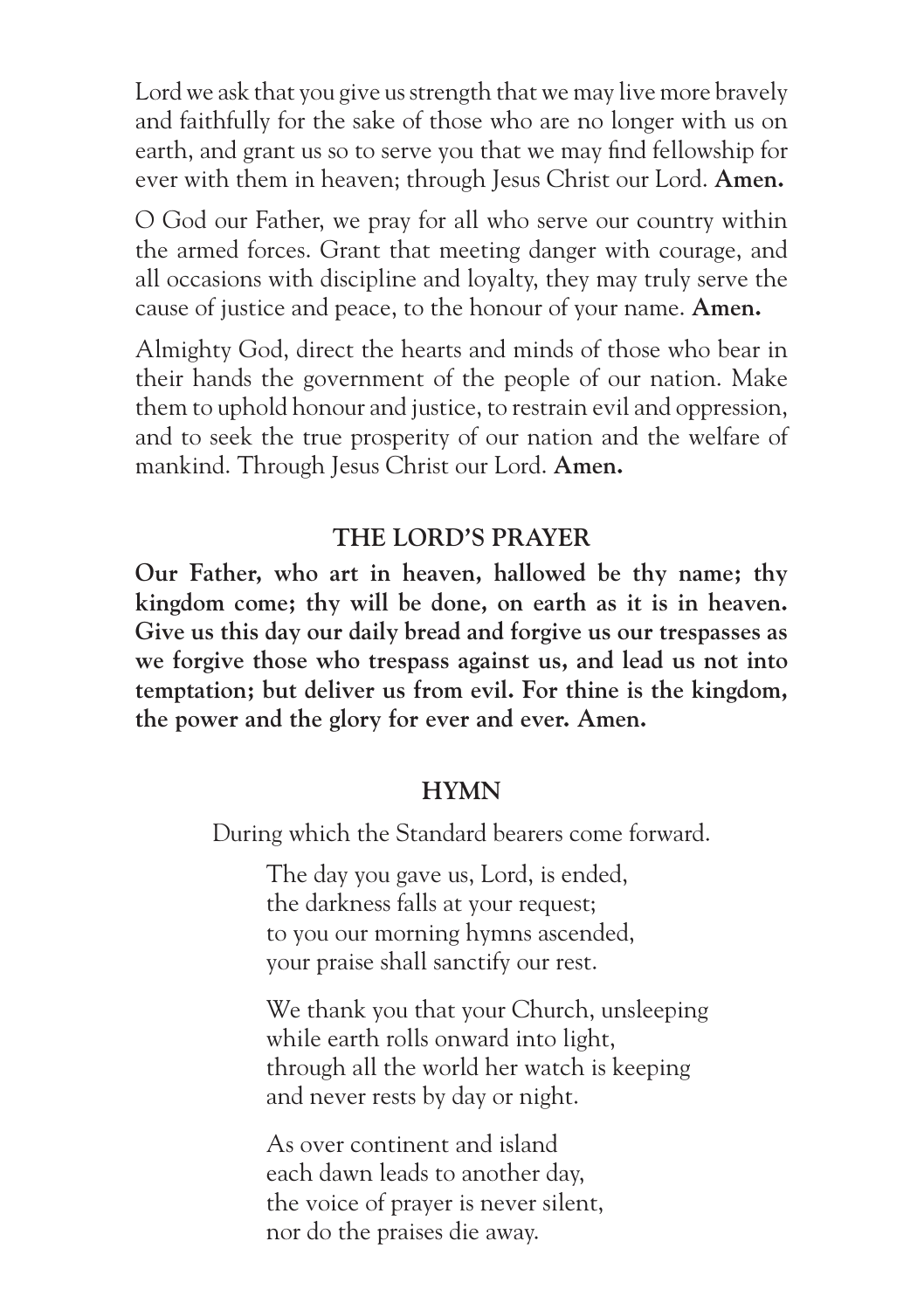So be it, Lord! Your throne shall never, like earth's proud empires, pass away; your kingdom stands and grows forever until there dawns your glorious day.

## **THE BLESSING**

God grant to the living, grace; to the departed, rest; to the Church, the Queen, the Commonwealth, and to all mankind, peace and concord; and to us and all his servants, life everlasting; and the blessing of God Almighty, the Father, the Son, and the Holy Ghost, be with you and abide with you always. **Amen.**

# **THE NATIONAL ANTHEM**

God save our gracious Queen, Long live our noble Queen, God save the Queen. Send her victorious, happy and glorious, long to reign over us God save the Queen.

Thy choicest gifts in store On her be pleased to pour Long may she reign. May she defend our laws, And ever give us cause To sing with heart and voice God save the Queen.

Choir, clergy and Standards leave.